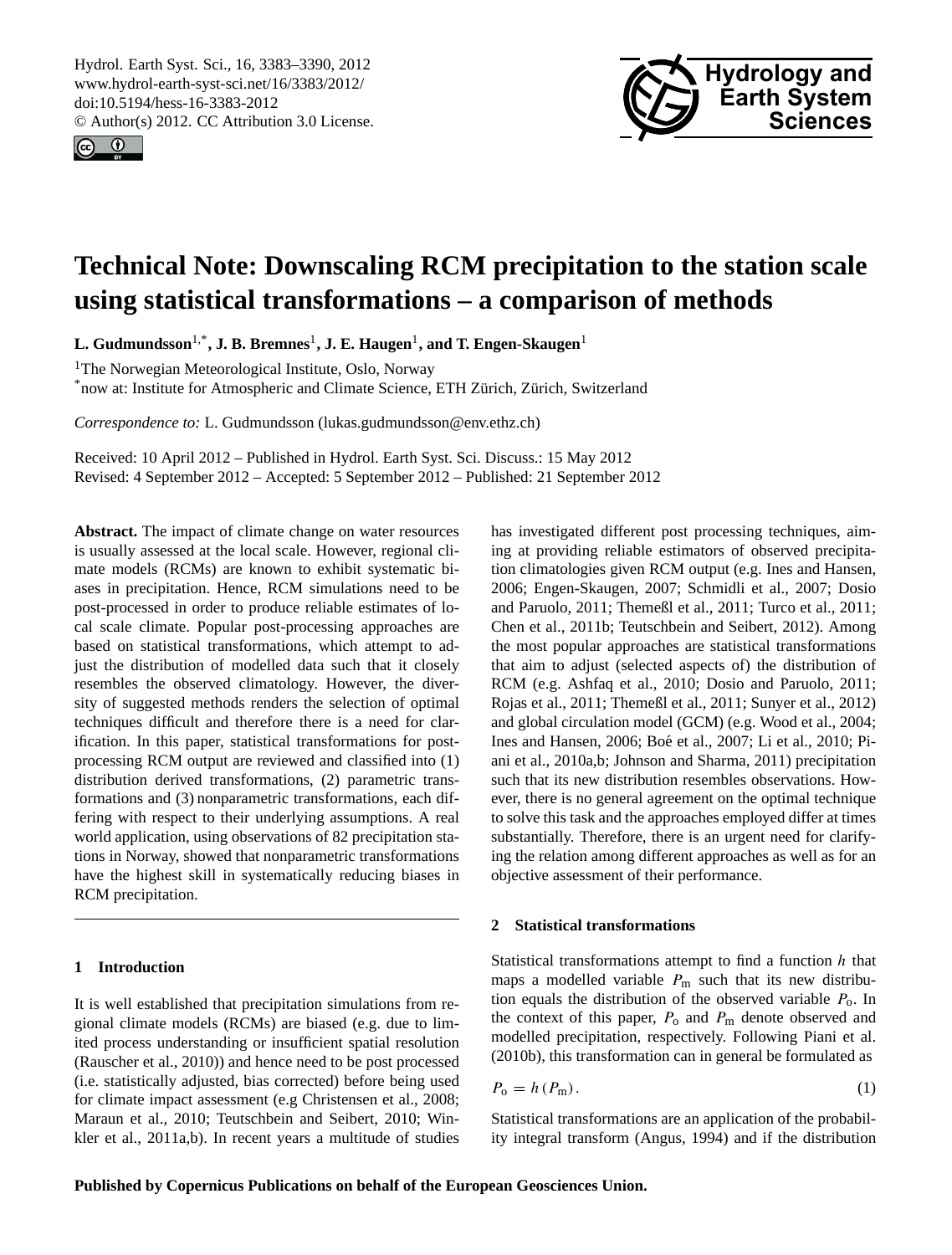

<span id="page-1-0"></span>**Fig. 1.** Left: quantile–quantile plot of observed  $(P_0)$  and modelled  $(P<sub>m</sub>)$  precipitation in Geiranger, Norway, as well as a transformation ( $P_0 = h(P_m)$ ) that is used to map the modelled onto observed quantiles. Right: empirical CDF of observed, modelled and transformed  $(h(P_m))$  precipitation.

<span id="page-1-1"></span>of the variable of interest is known, the transformation is defined as

$$
P_0 = F_0^{-1}(F_m(P_m)),
$$
\n(2)

where  $F_{\text{m}}$  is the CDF of  $P_{\text{m}}$  and  $F_{\text{o}}^{-1}$  is the inverse CDF (or quantile function) corresponding to  $P_0$ .

Figure [1](#page-1-0) illustrates statistical transformations for post processing RCM output using observed and modelled daily precipitation rates from Geiranger, in the fjords of western Norway. Modelled precipitation was extracted from a HIRHAM RCM simulation with 25 km resolution [\(Førland et al.,](#page-6-14) [2009,](#page-6-14) [2011\)](#page-6-15) forced with the ERA40 reanalysis [\(Uppala et al.,](#page-7-10) [2005\)](#page-7-10) on a model domain covering Norway and the Nordic Arctic. The left panel shows the quantile–quantile plot of observed and modelled precipitation as well as the best fit of an arbitrary function  $h$  that is used to approximate the transformation. The right panel shows the corresponding empirical CDF of observed and modelled values as well as the transformed modelled values. The practical challenge is to find a suitable approximation for  $h$  and different approaches have been suggested in the literature.

### <span id="page-1-7"></span>**2.1 Distribution derived transformations**

Statistical transformations can be achieved by using theoretical distributions to solve Eq. [\(2\)](#page-1-1). This approach has seen wide application for adjusting modelled precipitation (e.g. [Ines and Hansen,](#page-6-3) [2006;](#page-6-3) [Li et al.,](#page-6-9) [2010;](#page-6-9) [Piani et al.,](#page-6-10) [2010a;](#page-6-10) [Teutschbein and Seibert,](#page-7-6) [2012\)](#page-7-6). Most of these studies assume that  $F$  is a mixture of the Bernoulli and the Gamma distribution, where the Bernoulli distribution is used to model the probability of precipitation occurrence and the Gamma distribution used to model precipitation intensities (e.g. [Thom,](#page-7-11) [1968;](#page-7-11) [Mooley,](#page-6-16) [1973;](#page-6-16) [Cannon,](#page-6-17) [2008\)](#page-6-17). In this study, further mixtures, e.g. the Bernoulli-Weibull, the Bernoulli-Lognormal and the Bernoulli-Exponential distributions [\(Cannon,](#page-6-18) [2012\)](#page-6-18), are also assessed. The parameters of the distributions are estimated by maximum likelihood methods for both  $P_0$ and  $P_{\rm m}$  independently.

#### <span id="page-1-5"></span>**2.2 Parametric transformations**

The quantile–quantile relation (Fig. [1\)](#page-1-0) can be modelled directly using parametric transformations. Here, the suitability of the following parametric transformations was explored:

<span id="page-1-2"></span>
$$
\hat{P}_0 = b \, P_m \tag{3}
$$

<span id="page-1-3"></span>
$$
\hat{P}_0 = a + b P_m \tag{4}
$$

<span id="page-1-6"></span>
$$
\hat{P}_0 = b P_{\rm m}^c \tag{5}
$$

$$
\hat{P}_0 = b \left( P_{\rm m} - x \right)^c \tag{6}
$$

<span id="page-1-4"></span>
$$
\hat{P}_0 = (a + b \, P_m) \, \left( 1 - e^{-(P_m - x)/\tau} \right) \tag{7}
$$

where,  $\hat{P}_0$  indicates the best estimate of  $P_0$  and  $a, b, c, x$  and  $\tau$  are free parameters that are subject to calibration. The simple scaling (Eq. [3\)](#page-1-2) is regularly used to adjust precipitation from RCM (see [Maraun et al.,](#page-6-2) [2010,](#page-6-2) and references therein) and closely related to local intensity scaling [\(Schmidli et al.,](#page-7-12) [2006;](#page-7-12) [Widmann et al.,](#page-7-13) [2003\)](#page-7-13). The transformations Eq. [\(4\)](#page-1-3) to Eq. [\(7\)](#page-1-4) were all used by [Piani et al.](#page-6-11) [\(2010b\)](#page-6-11) and some of them have been further explored in follow up studies [\(Do](#page-6-5)[sio and Paruolo,](#page-6-5) [2011;](#page-6-5) [Rojas et al.,](#page-7-7) [2011\)](#page-7-7). Following [Pi](#page-6-11)[ani et al.](#page-6-11) [\(2010b\)](#page-6-11), all parametric transformations were fitted to the fraction of the CDF corresponding to observed wet days ( $P_0 > 0$ ) by minimising the residual sum of squares. Modelled values corresponding to the dry part of the observed empirical CDF were set to zero. Note, that the resolution of the precipitation observations used in this study (see Sect. [3\)](#page-2-0) is  $0.1 \text{ mm day}^{-1}$  which implies a threshold of  $≤$  0.1 mm day<sup>-1</sup>.

#### <span id="page-1-8"></span>**2.3 Nonparametric transformations**

#### **2.3.1 Empirical quantiles (QUANT)**

A common approach is to solve Eq. [\(2\)](#page-1-1) using the empirical CDF of observed and modelled values instead of assuming parametric distributions (e.g. [Panofsky and Brier,](#page-6-19) [1968;](#page-6-19) [Wood et al.,](#page-7-9) [2004;](#page-6-20) [Reichle and Koster,](#page-6-20) 2004; Boé et al., [2007;](#page-6-8) [Themeßl et al.,](#page-7-4) [2011,](#page-7-4) [2012\)](#page-7-14). Following the procedure of Boé et al. [\(2007\)](#page-6-8), the empirical CDFs are approximated using tables of empirical percentiles. Values in between the percentiles are approximated using linear interpolation. If new model values (e.g. from climate projections) are larger than the training values used to estimate the empirical CDF, the correction found for the highest quantile of the training period is used (Boé et al., [2007;](#page-6-8) [Themeßl et al.,](#page-7-14) [2012\)](#page-7-14).

#### **2.3.2 Smoothing splines (SSPLIN)**

The transformation (Eq. [1\)](#page-0-0) can also be modelled using nonparametric regression. We suggest to use cubic smoothing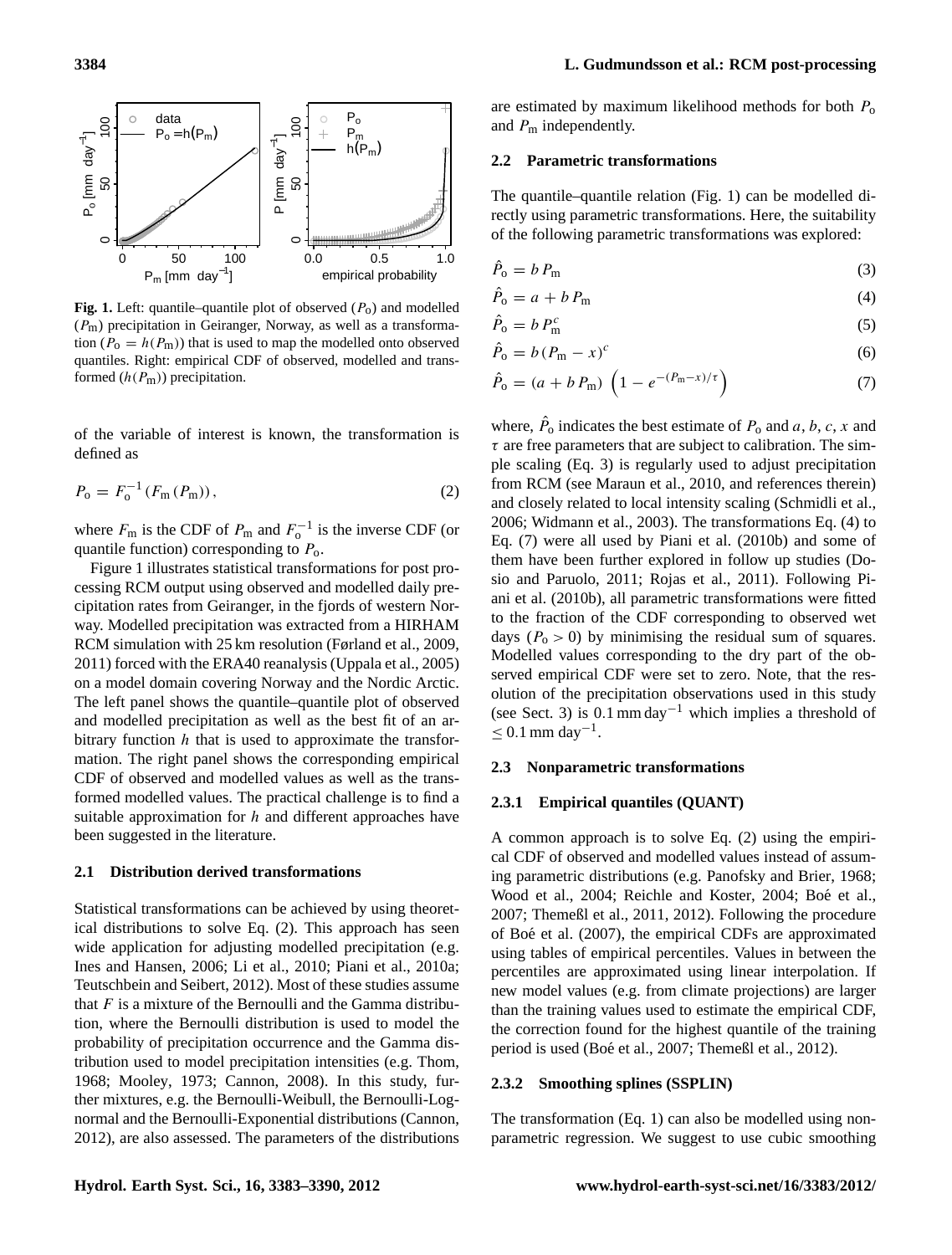splines (e.g. [Hastie et al.,](#page-6-21) [2001\)](#page-6-21), although other nonparametric methods may be equally efficient. Like for the parametric transformations (Sect. [2.2\)](#page-1-5), the smoothing spline is only fit to the fraction of the CDF corresponding to observed wet days and modelled values below this are set to zero. The smoothing parameter of the spline is identified by means of generalised cross-validation.

#### <span id="page-2-0"></span>**3 Data and implementation**

The suitability of the different statistical transformations to correct model precipitation from the HIRHAM RCM forced with the ERA40 reanalysis was tested using observed daily precipitation rates of 82 stations in Norway, all covering the 1960–2000 time interval. The methods were implemented in the R language [\(R Development Core Team,](#page-6-22) [2011\)](#page-6-22) and bundled in the package qmap, which is available on the Comprehensive R Archive Network [\(http://www.cran.r-project.org/\)](http://www.cran.r-project.org/).

#### **4 Quantifying performance**

To assess the performance of the different methods, a set of scores is needed that quantifies the similarity of the observed and the (corrected) modelled empirical CDF. Previously used scores include overall measures, such as the root mean square error [\(Piani et al.,](#page-6-11) [2010b\)](#page-6-11) or the Kolmogorov-Smirnov two sample statistic [\(Dosio and Paruolo,](#page-6-5) [2011\)](#page-6-5). Other suggested scores assess specific moments of the distribution including the mean [\(Engen-Skaugen,](#page-6-4) [2007;](#page-6-4) [Li et al.,](#page-6-9) [2010;](#page-6-9) [Do](#page-6-5)[sio and Paruolo,](#page-6-5) [2011;](#page-6-5) [Themeßl et al.,](#page-7-4) [2011;](#page-7-4) [Turco et al.,](#page-7-5) [2011;](#page-7-5) [Teutschbein and Seibert,](#page-7-6) [2012\)](#page-7-6), the standard deviation [\(Engen-Skaugen,](#page-6-4) [2007;](#page-6-4) [Li et al.,](#page-6-9) [2010;](#page-6-9) [Themeßl et al.,](#page-7-4) [2011;](#page-7-4) [Teutschbein and Seibert,](#page-7-6) [2012\)](#page-7-6) and the skewness [\(Li et al.,](#page-6-9) [2010\)](#page-6-9). A variety of further scores are based on the comparison of the frequency of days with precipitation [\(Schmidli](#page-7-12) [et al.,](#page-7-12) [2006,](#page-7-12) [2007;](#page-7-3) [Themeßl et al.,](#page-7-4) [2011\)](#page-7-4) and the magnitude of selected (mostly high) percentiles [\(Schmidli et al.,](#page-7-12) [2006,](#page-7-12) [2007;](#page-7-3) [Li et al.,](#page-6-9) [2010;](#page-6-9) [Themeßl et al.,](#page-7-4) [2011;](#page-7-4) [Teutschbein](#page-7-6) [and Seibert,](#page-7-6) [2012\)](#page-7-6). All these scores are either presented as maps or as spatial averages, which facilitate a quantitative comparison of methods.

#### **4.1 Skill scores**

One limitation of the scores above is that they can often not be summarised into one overall measure, e.g. due to different physical units or lack of normalisation. This renders a global evaluation, combining the advantages and drawbacks of different methods, difficult. Therefore, this study suggests a novel set of scores that aims at a global evaluation, while keeping track of many relevant properties of the distribution. Overall performance is measured using the mean absolute error (MAE) between the observed and the corrected empirical CDF. To assess the performance for more specific properties,

for example related to the fraction of dry days, average intensities or precipitation extremes, further scores are needed. Here these properties are assessed using  $MAE<sub>0.1</sub>$ ,  $MAE<sub>0.2</sub>$ ,  $..., MAE<sub>1.0</sub>$ , the mean absolute errors computed for equally spaced probability intervals of the observed empirical CDF. The subscript indicates the upper bounds of 0.1 wide probability intervals.  $MAE<sub>0.1</sub>$ , for example, evaluates differences in the dry part of the distribution, indicating discrepancies in the number of wet days. Similarly,  $MAE<sub>1.0</sub>$  indicates differences in the magnitude of the most extreme events. Note also that MAE can be computed as the mean of  $MAE<sub>0.1</sub>$ ,  $MAE<sub>0.2</sub>, ..., MAE<sub>1.0</sub>$ , which illustrates the consistency of these measures.

Statistical transformations, as any statistical technique, quietly assume that the modelled relation holds if confronted with new data. In the context of climate impact assessment this assumption is critical as it has to be expected that climate variables exceed the observed range in future periods. Further, highly adaptable methods, such as the nonparametric techniques used in this study, are prone to over fitting the data. Both issues require that model error is quantified using data that have not been used for calibration. A standard technique for this task is cross-validation (CV) (e.g. [Hastie et al.,](#page-6-21) [2001\)](#page-6-21) which has been previously applied for evaluating statistical downscaling techniques (e.g. [Themeßl et al.,](#page-7-4) [2011,](#page-7-4) [2012\)](#page-7-14). Here a 10-fold CV was employed to produce unbiased estimates of MAE and  $MAE<sub>0.1</sub>$ ,  $MAE<sub>0.2</sub>$ , ...,  $MAE<sub>1.0</sub>$ . First the data are split into 10 subsamples of continuous time intervals. The model is then calibrated using the data with one of the subsamples being removed. MAE and  $MAE<sub>0.1</sub>$ ,  $MAE<sub>0.2</sub>, ..., MAE<sub>1.0</sub>$  are then estimated using the subsample that was not used for calibration. This procedure is repeated for each subsample and results in 10 estimates of model error. The mean of these 10 error estimates, the so called mean cross-validation error, is reported. In the remainder of this article MAE and  $MAE<sub>0.1</sub>$ ,  $MAE<sub>0.2</sub>$ , ...,  $MAE<sub>1.0</sub>$  always refers to the mean cross-validation error to ease formulation.

#### **4.2 Ranking of methods**

In order to obtain a global comparison of the efficiency of the different methods their performance was ranked, closely following the procedure suggested by [Reichler and Kim](#page-6-23) [\(2008\)](#page-6-23). In a first step, relative errors are computed for each method by dividing the spatial averages of MAE and  $MAE<sub>0.1</sub>$ ,  $MAE<sub>0.2</sub>, ..., MAE<sub>1.0</sub>$  by the corresponding scores of the uncorrected model output. In other words, the relative errors are defined as the individual points in Fig. [3](#page-4-0) divided by the solid line. The relative errors range from an optimal value of zero to infinity. A value smaller than one indicates that the method causes an improvement; larger values indicate worsening. The relative errors where finally averaged for each method and ordered from the lowest (best method) to the highest value (worst method).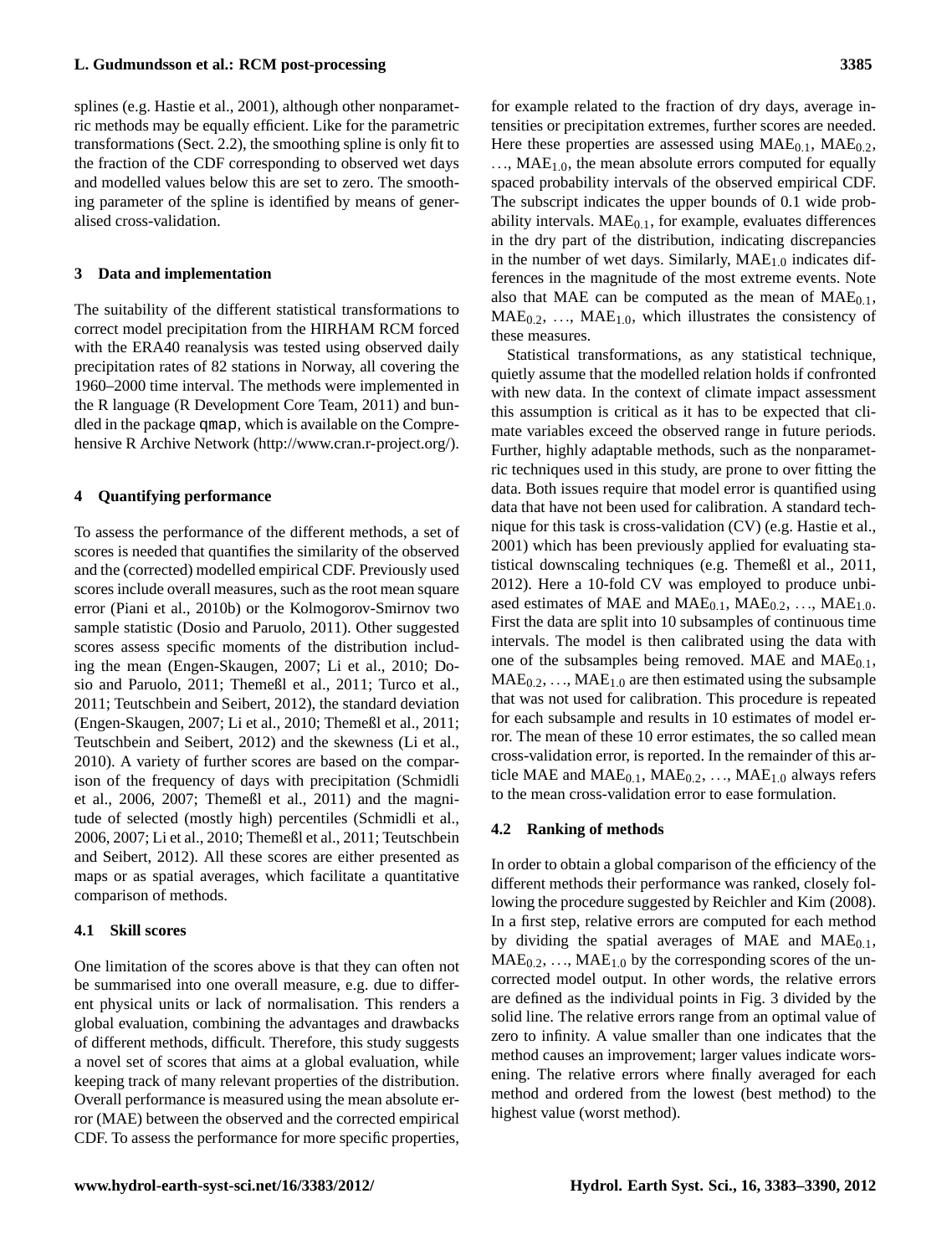

<span id="page-3-0"></span>**Fig. 2.** Mean absolute error (MAE) between the observed and modelled empirical CDF for different statistical transformations, estimated using 10-fold cross-validation for the 1960–2000 time interval. "none" indicates uncorrected modelled values. Distribution derived transformations are based on the Bernoulli-Exponential (BernExp), the Bernoulli-Log-normal (BernLogNorm), the Bernoulli-Gamma (BernGamma) and the Bernoulli-Weibull (BernWeibull) distributions. Equations: parametric transformations. QUANT: statistical transformations based on empirical quantiles. SSPLINE: statistical transformation using a smoothing spline.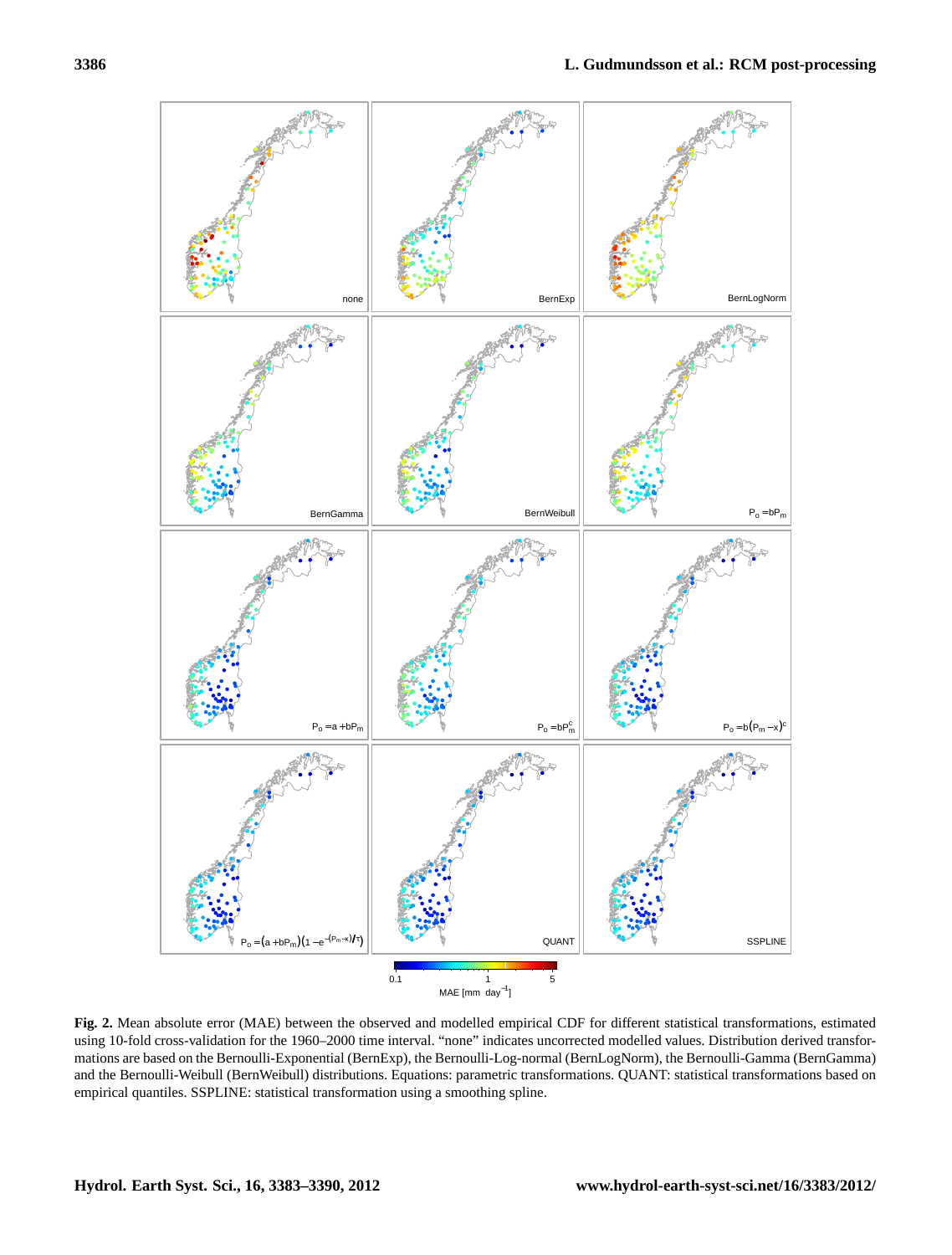

<span id="page-4-0"></span>**Fig. 3.** Total mean absolute error (MAE) and the mean absolute error for specific probability intervals  $(MAE_{0.1}, MAE_{0.2}, ...,$  $MAE<sub>1.0</sub>$ ), averaged over all stations.

#### **5 Performance**

The MAE for all stations and all methods under consideration is shown in Fig. [2.](#page-3-0) For the uncorrected model output MAE has pronounced geographic variations. The largest errors are found along the west coast, where the model cannot resolve the orographic effect on precipitation with sufficient detail. Most methods reduce the error and even out some of its spatial variability. An exception is the transformation based on the Bernoulli-Log-normal distribution, which does not lead to any visible improvements. The largest improvements are achieved by parametric and nonparametric transformations, especially along the west coast.

The MAE and  $MAE<sub>0.1</sub>$ ,  $MAE<sub>0.2</sub>$ , ...,  $MAE<sub>1.0</sub>$  averaged over all stations are shown in Fig. [3.](#page-4-0) Most methods reduce both the total MAE as well as the MAE for the percentile intervals. The absolute improvements are in most cases largest for the upper part of the CDF ( $p \ge 0.5$ ). Note however, that two of the distribution derived transformations (Bernoulli-Exponential and Bernoulli-Log-normal) increase the error for the most extreme values. In the lower part of the CDF, the absolute improvements are generally smaller, owing to the small (often zero) precipitation rates.

Figure [4](#page-5-0) shows the ranking of the methods, based on the mean of the relative error (black dots). The hollow symbols show the relative errors for the total MAE and  $MAE_{0.1}$ ,  $MAE<sub>0.2</sub>, ..., MAE<sub>1.0</sub>$ . The two nonparametric methods SSPLINE and QUANT have on average the best skill in reducing systematic errors, also for very high (extreme) percentiles, being in line with other studies [\(Themeßl et al.,](#page-7-4) [2011;](#page-7-4) [Teutschbein and Seibert,](#page-7-6) [2012\)](#page-7-6). The success of the nonparametric transformations is likely related to their flexibility as they do not rely on any predetermined function. This flexibility allows good fits to any quantile–quantile relation. As for all highly adaptable methods with many degrees of freedom, over fitting may be a concern. Recall, however, that all scores are estimated using cross-validation, and that the estimated model error is independent from the data used for calibration. This suggests that over fitting is no major problem if there are sufficient data. Nevertheless, over fitting may be an issue if the nonparametric transformations are calibrated using small data samples, i.e. time series that cover only a short period. Similarly it cannot be ruled out that the methods perform badly if the projected climatic conditions differ substantially from the calibration period.

The large spread in performance of parametric transformations is likely related to the flexibility of the different functions. Parametric transformations with three or more free parameters (Eqs. [6](#page-1-6) and [7\)](#page-1-4) are almost as efficient as their nonparametric counterparts. Transformations with less flexibility, in particular the simple scaling function (Eq. [3\)](#page-1-2), do have worse performance.

The distribution derived transformations rank on average lowest. The best ranking distribution derived transformation is based on the Bernoulli-Weibull distribution. The transformation derived from the Bernoulli-Log-normal distribution has the lowest performance of all considered methods. Note also that all distribution derived transformations have particularly low performance with respect to the extreme part of the distribution. The low performance of distribution derived transformation may seem somewhat surprising, given the theoretical elegance of this approach. This is likely related to the fact that the parameters of the distributions are identified for  $P_0$  and  $P_m$  separately, which enables good approximations of the distributions of  $P_0$  and  $P_m$  but does not necessarily optimise the statistical transformation as defined in Eq. [\(1\)](#page-0-0).

## **6 Possible limitations of statistical transformations for post-processing RCM putput**

Prior to application of statistical transformations and related post processing methods it is important to recall that these techniques are designed with a limited scope: to adjust the simulated climate variable such that its distribution (or some aspects of it) matches the distribution of observed values. If applied in climate impact assessment it is then subsequently assumed that the difference between model output and observations is stationary, i.e. that the same corrections are applicable in future climates. The validity of this assumption cannot be fully assessed, as the variable of interest may exceed the observed range in a changing climate. However, the results of performance assessments using cross-validation, in this and in other studies [\(Themeßl et al.,](#page-7-14) [2012,](#page-7-14) [2011\)](#page-7-4),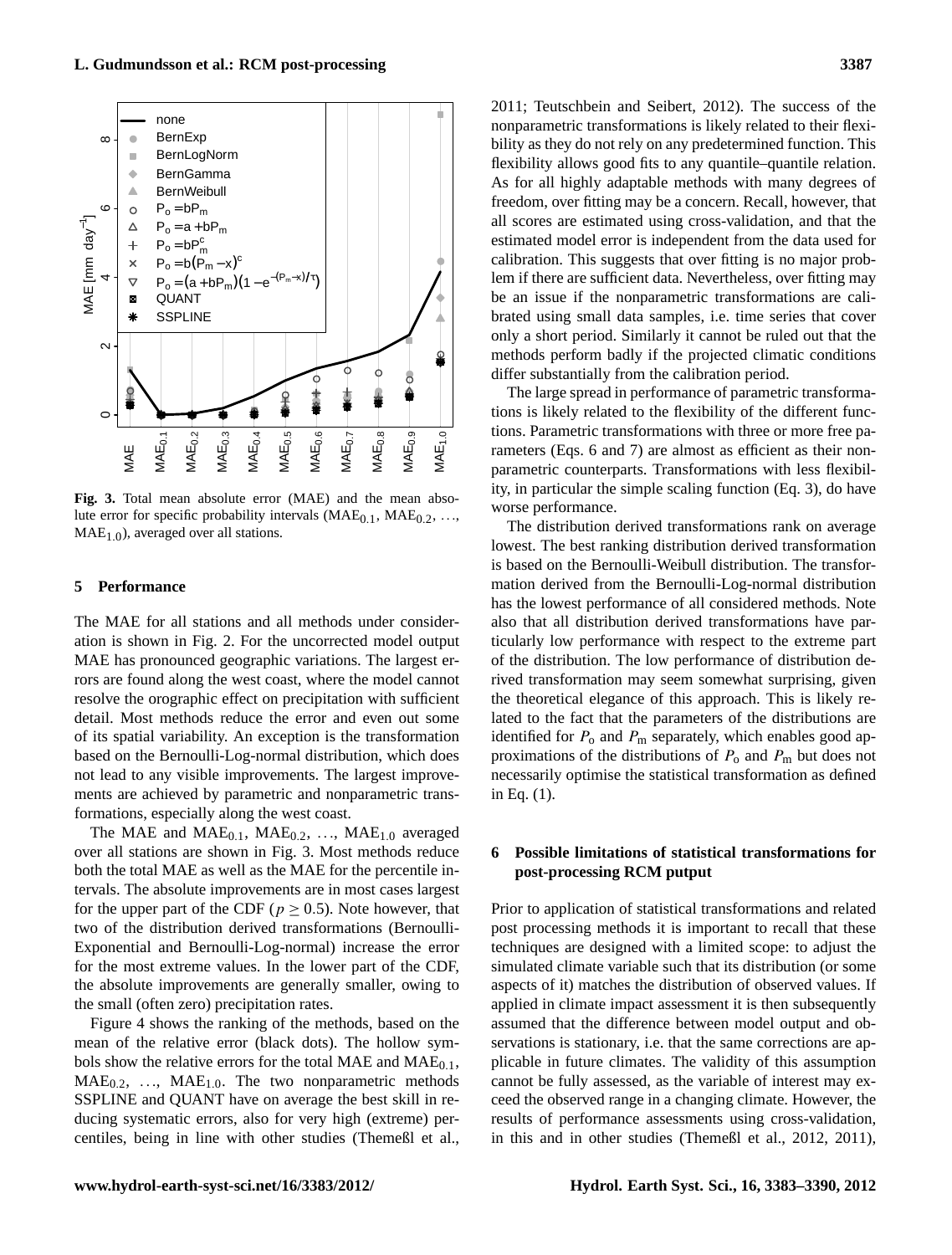

<span id="page-5-0"></span>**Fig. 4.** Performance ranking of statistical transformations used for post-processing RCM output. Relative error (hollow symbols) is defined as the MAE of each method divided by the MAE of the uncorrected model output. The mean relative error (black dots) is used to rank the different methods.

indicate the stability of the methods. Further, numerical experiments on the global scale have shown that uncertainty related to the choice of calibration period is small compared to uncertainties related to choice of climate model and emission scenario [\(Chen et al.,](#page-6-24) [2011a\)](#page-6-24).

A related concern is the impact of post processing techniques on the climate change signal. Empirical investigations indicate that the impact of statistical transformations on the projected changes in mean conditions is comparably small but may systematically alter changes in nonlinearly derived measures, including characteristics of extreme events [\(The](#page-7-4)[meßl et al.,](#page-7-4) [2011\)](#page-7-4). Similarly statistical transformations and other bias correction techniques may have side effects on further statistical properties even if they are not explicitly designed to change these. Examples include changes in the amplitude of low frequency variability [\(Haerter et al.,](#page-6-25) [2011\)](#page-6-25) or the modification of measures characterising temporal persistence [\(Johnson and Sharma,](#page-6-26) [2012,](#page-6-26) [2011\)](#page-6-12). However, whether these side effects are considered to be beneficial (correction of higher order properties), adverse (introduction of artifacts) or neutral (e.g. if only mean values are of interest) depends on particular applications and has to be evaluated on a case to case basis.

### **7 Conclusions**

The three approaches using statistical transformation to postprocess RCM output that were assessed in this paper differ substantially with respect to their underlying assumptions, despite the fact that they are all designed to transform RCM output such that its empirical distribution matches the distribution of observed values. A real-world evaluation of a wide range of statistical transformations showed that most of them are capable to remove biases in RCM precipitation. Despite this overall success, it was also demonstrated that the performance of the methods differ substantially. Therefore, we stress that these techniques should not be applied without checking their suitability for the data under consideration. The methods with the best skill in reducing biases from RCM precipitation through the entire range of the distribution are all classified as nonparametric transformations. These have the additional advantage that they can be applied without specific assumptions about the distribution of the data and are thus recommended for most applications of statistical bias correction.

#### **Appendix A**

#### **Note on terminology**

Throughout the preparation of this article issues concerning the terminology have been raised. Among the terms used for the presented techniques are "quantile mapping", "quantile matching", "cumulative distribution function (cdf) matching", "quantile–quantile transformation", "histogram equalisation or matching", "probability mapping", distribution mapping (see e.g. [Maraun et al.,](#page-6-2) [2010;](#page-6-2) [Teutschbein and](#page-7-6) [Seibert,](#page-7-6) [2012\)](#page-7-6). In most instances these terms are used to refer to distribution derived transformations (Sect. [2.1\)](#page-1-7) and nonparametric transformations (Sect. [2.3\)](#page-1-8). However, some of these terms ("quantile mapping", "histogram equalisation or matching") have also been used to refer to parametric transformations as defined in Sect. [2.2](#page-1-5) [\(Piani et al.,](#page-6-11) [2010b\)](#page-6-11), causing some ambiguity regarding the proper nomenclature. Further, "statistical bias correction" [\(Piani et al.,](#page-6-10) [2010a](#page-6-10)[,b\)](#page-6-11), "direct error correction methods" [\(Themeßl et al.,](#page-7-4) [2011\)](#page-7-4) and "model output statistics (MOS)" [\(Maraun et al.,](#page-6-2) [2010\)](#page-6-2) have been used to refer to the methods under investigation. Unfortunately, this large variety in terminology can lead to misapprehensions regarding the actually used methods. Therefore, the more technical term "statistical transformation" was used in this study to emphasise the common objective of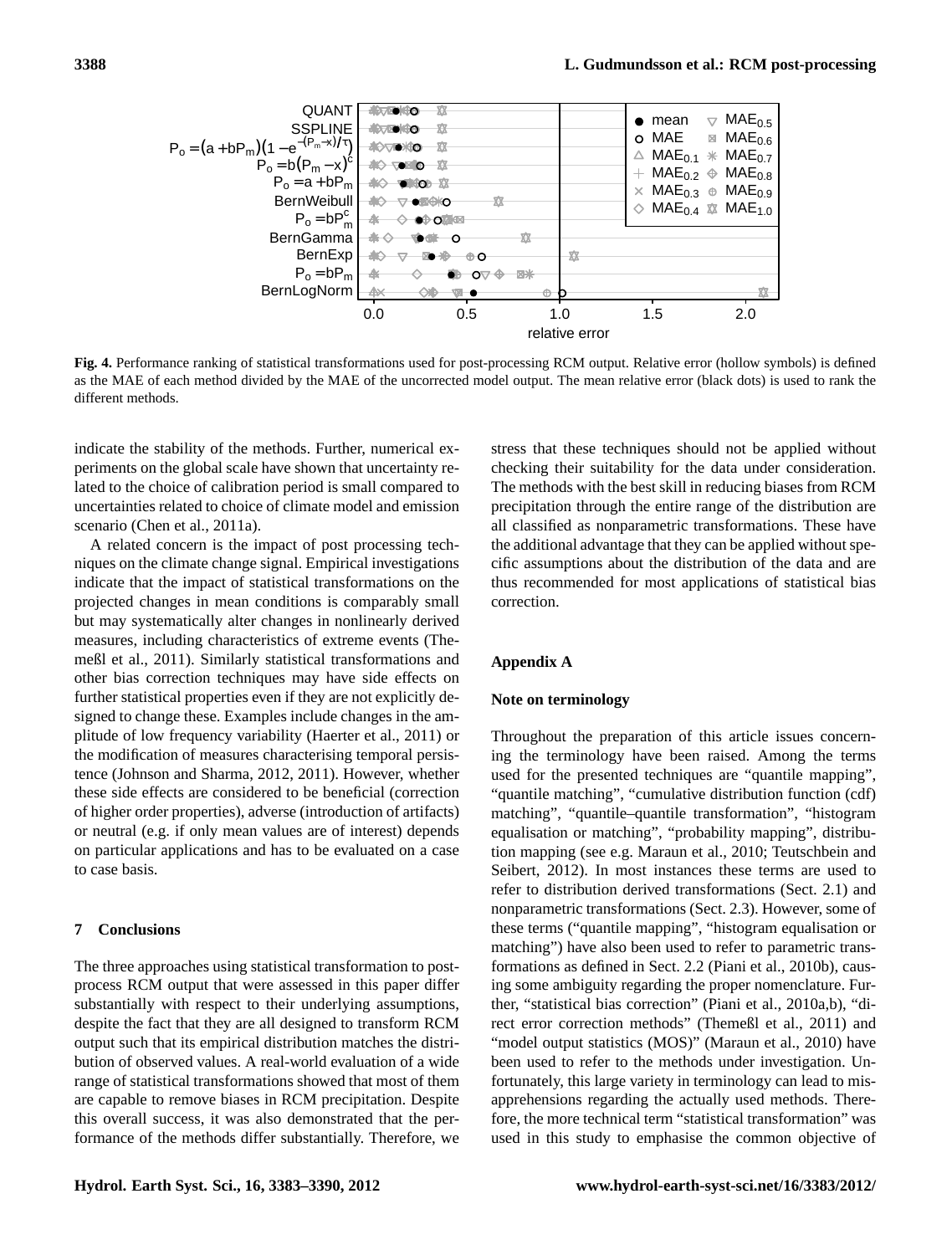the presented techniques without interfering with previously used terminology.

*Acknowledgements.* This research was co-funded by the MIST project, a collaboration between the hydro-power company Statkraft and the Norwegian Meteorological Institute.

Edited by: J. Seibert

#### **References**

- <span id="page-6-13"></span>Angus, J. E.: The Probability Integral Transform and Related Results, SIAM Review, 36, 652–654, 1994.
- <span id="page-6-7"></span>Ashfaq, M., Bowling, L. C., Cherkauer, K., Pal, J. S., and Diffenbaugh, N. S.: Influence of climate model biases and daily-scale temperature and precipitation events on hydrological impacts assessment: A case study of the United States, J. Geophys. Res., 115, D14116, [doi:10.1029/2009JD012965,](http://dx.doi.org/10.1029/2009JD012965) 2010.
- <span id="page-6-8"></span>Boé, J., Terray, L., Habets, F., and Martin, E.: Statistical and dynamical downscaling of the Seine basin climate for hydro-meteorological studies, Int. J. Climatol., 27, 1643–1655, [doi:10.1002/joc.1602,](http://dx.doi.org/10.1002/joc.1602) 2007.
- <span id="page-6-17"></span>Cannon, A. J.: Probabilistic Multisite Precipitation Downscaling by an Expanded Bernoulli-Gamma Density Network, J. Hydrometeorol., 9, 1284–1300, [doi:10.1175/2008JHM960.1,](http://dx.doi.org/10.1175/2008JHM960.1) 2008.
- <span id="page-6-18"></span>Cannon, A. J.: Neural networks for probabilistic environmental prediction: Conditional Density Estimation Network Creation and Evaluation (CaDENCE) in R, Comput. Geosci., 41, 126–135, [doi:10.1016/j.cageo.2011.08.023,](http://dx.doi.org/10.1016/j.cageo.2011.08.023) 2012.
- <span id="page-6-24"></span>Chen, C., Haerter, J. O., Hagemann, S., and Piani, C.: On the contribution of statistical bias correction to the uncertainty in the projected hydrological cycle, Geophys. Res. Lett., 38, L20403, [doi:10.1029/2011GL049318,](http://dx.doi.org/10.1029/2011GL049318) 2011a.
- <span id="page-6-6"></span>Chen, J., Brissette, F. P., and Leconte, R.: Uncertainty of downscaling method in quantifying the impact of climate change on hydrology, J. Hydrol., 401, 190–202, [doi:10.1016/j.jhydrol.2011.02.020,](http://dx.doi.org/10.1016/j.jhydrol.2011.02.020) 2011b.
- <span id="page-6-1"></span>Christensen, J. H., Boberg, F., Christensen, O. B., and Lucas-Picher, P.: On the need for bias correction of regional climate change projections of temperature and precipitation, Geophys. Res. Lett., 35, L20709, [doi:10.1029/2008GL035694,](http://dx.doi.org/10.1029/2008GL035694) 2008.
- <span id="page-6-5"></span>Dosio, A. and Paruolo, P.: Bias correction of the ENSEMBLES high-resolution climate change projections for use by impact models: Evaluation on the present climate, J. Geophys. Res., 116, D16106, [doi:10.1029/2011JD015934,](http://dx.doi.org/10.1029/2011JD015934) 2011.
- <span id="page-6-4"></span>Engen-Skaugen, T.: Refinement of dynamically downscaled precipitation and temperature scenarios, Climatic Change, 84, 365– 382, [doi:10.1007/s10584-007-9251-6,](http://dx.doi.org/10.1007/s10584-007-9251-6) 2007.
- <span id="page-6-14"></span>Førland, E. J., Benestad, R. E., Flatø, F., Hanssen-Bauer, I., Haugen, J. E., Isaksen, K., Sorteberg, A., and Ådlandsvik, B.: Climate development in North Norway and the Svalbard region during 1900–2100, Tech. Rep. 128, Norwegian Polar Institute, available at: <http://www.npolar.no> (last access: 15 May 2012), 2009.
- <span id="page-6-15"></span>Førland, E. J., Benestad, R., Hanssen-Bauer, I., Haugen, J. E., and Skaugen, T. E.: Temperature and Precipitation Development at Svalbard 1900–2100, Advances in Meteorology, 2011, 893790, [doi:10.1155/2011/893790,](http://dx.doi.org/10.1155/2011/893790) 2011.
- <span id="page-6-25"></span>Haerter, J. O., Hagemann, S., Moseley, C., and Piani, C.: Climate model bias correction and the role of timescales, Hydrol. Earth Syst. Sci., 15, 1065–1079, [doi:10.5194/hess-15-1065-](http://dx.doi.org/10.5194/hess-15-1065-2011) [2011,](http://dx.doi.org/10.5194/hess-15-1065-2011) 2011.
- <span id="page-6-21"></span>Hastie, T., Tibshirani, R., and Friedman, J. H.: The Elements of Statistical Learning, Springer, 2001.
- <span id="page-6-3"></span>Ines, A. V. and Hansen, J. W.: Bias correction of daily GCM rainfall for crop simulation studies, Agr. Forest Meteorol., 138, 44–53, [doi:10.1016/j.agrformet.2006.03.009,](http://dx.doi.org/10.1016/j.agrformet.2006.03.009) 2006.
- <span id="page-6-12"></span>Johnson, F. and Sharma, A.: Accounting for interannual variability: A comparison of options for water resources climate change impact assessments, Water Resour. Res., 47, W04508, [doi:10.1029/2010WR009272,](http://dx.doi.org/10.1029/2010WR009272) 2011.
- <span id="page-6-26"></span>Johnson, F. and Sharma, A.: A nesting model for bias correction of variability at multiple time scales in general circulation model precipitation simulations, Water Resour. Res., 48, W01504, [doi:10.1029/2011WR010464,](http://dx.doi.org/10.1029/2011WR010464) 2012.
- <span id="page-6-9"></span>Li, H., Sheffield, J., and Wood, E. F.: Bias correction of monthly precipitation and temperature fields from Intergovernmental Panel on Climate Change AR4 models using equidistant quantile matching, J. Geophys. Res., 115, D10101, [doi:10.1029/2009JD012882,](http://dx.doi.org/10.1029/2009JD012882) 2010.
- <span id="page-6-2"></span>Maraun, D., Wetterhall, F., Ireson, A. M., Chandler, R. E., Kendon, E. J., Widmann, M., Brienen, S., Rust, H. W., Sauter, T., Themeßl, M., Venema, V. K. C., Chun, K. P., Goodess, C. M., Jones, R. G., Onof, C., Vrac, M., and Thiele-Eich, I.: Precipitation downscaling under climate change: Recent developments to bridge the gap between dynamical models and the end user, Rev. Geophys., 48, RG3003, [doi:10.1029/2009RG000314,](http://dx.doi.org/10.1029/2009RG000314) 2010.
- <span id="page-6-16"></span>Mooley, D. A.: Gamma Distribution Probability Model for Asian Summer Monsoon Monthly Rainfall, Mon. Weather Rev., 101, 160–176, [doi:10.1175/1520-](http://dx.doi.org/10.1175/1520-0493(1973)101<0160:GDPMFA>2.3.CO;2) 0493(1973)101<[0160:GDPMFA](http://dx.doi.org/10.1175/1520-0493(1973)101<0160:GDPMFA>2.3.CO;2)>2.3.CO;2, 1973.
- <span id="page-6-19"></span>Panofsky, H. W. and Brier, G. W.: Some Applications of Statistics to Meteorology, The Pennsylvania State University Press, Philadelphia, 1968.
- <span id="page-6-10"></span>Piani, C., Haerter, J., and Coppola, E.: Statistical bias correction for daily precipitation in regional climate models over Europe, Theor. Appl. Climatol., 99, 187–192, [doi:10.1007/s00704-009-](http://dx.doi.org/10.1007/s00704-009-0134-9) [0134-9,](http://dx.doi.org/10.1007/s00704-009-0134-9) 2010a.
- <span id="page-6-11"></span>Piani, C., Weedon, G., Best, M., Gomes, S., Viterbo, P., Hagemann, S., and Haerter, J.: Statistical bias correction of global simulated daily precipitation and temperature for the application of hydrological models, J. Hydrol., 395, 199–215, [doi:10.1016/j.jhydrol.2010.10.024,](http://dx.doi.org/10.1016/j.jhydrol.2010.10.024) 2010b.
- <span id="page-6-22"></span>R Development Core Team: R: A Language and Environment for Statistical Computing, R Foundation for Statistical Computing, Vienna, Austria, available at: <http://www.R-project.org/> (last access: 15 May 2012), 2011.
- <span id="page-6-0"></span>Rauscher, S., Coppola, E., Piani, C., and Giorgi, F.: Resolution effects on regional climate model simulations of seasonal precipitation over Europe, Clim. Dynam., 35, 685–711, [doi:10.1007/s00382-009-0607-7,](http://dx.doi.org/10.1007/s00382-009-0607-7) 2010.
- <span id="page-6-20"></span>Reichle, R. H. and Koster, R. D.: Bias reduction in short records of satellite soil moisture, Geophys. Res. Lett., 31, L19501, [doi:10.1029/2004GL020938,](http://dx.doi.org/10.1029/2004GL020938) 2004.
- <span id="page-6-23"></span>Reichler, T. and Kim, J.: How Well Do Coupled Models Simulate Today's Climate?, B. Am. Meteorol. Soc., 89, 303–311, [doi:10.1175/BAMS-89-3-303,](http://dx.doi.org/10.1175/BAMS-89-3-303) 2008.